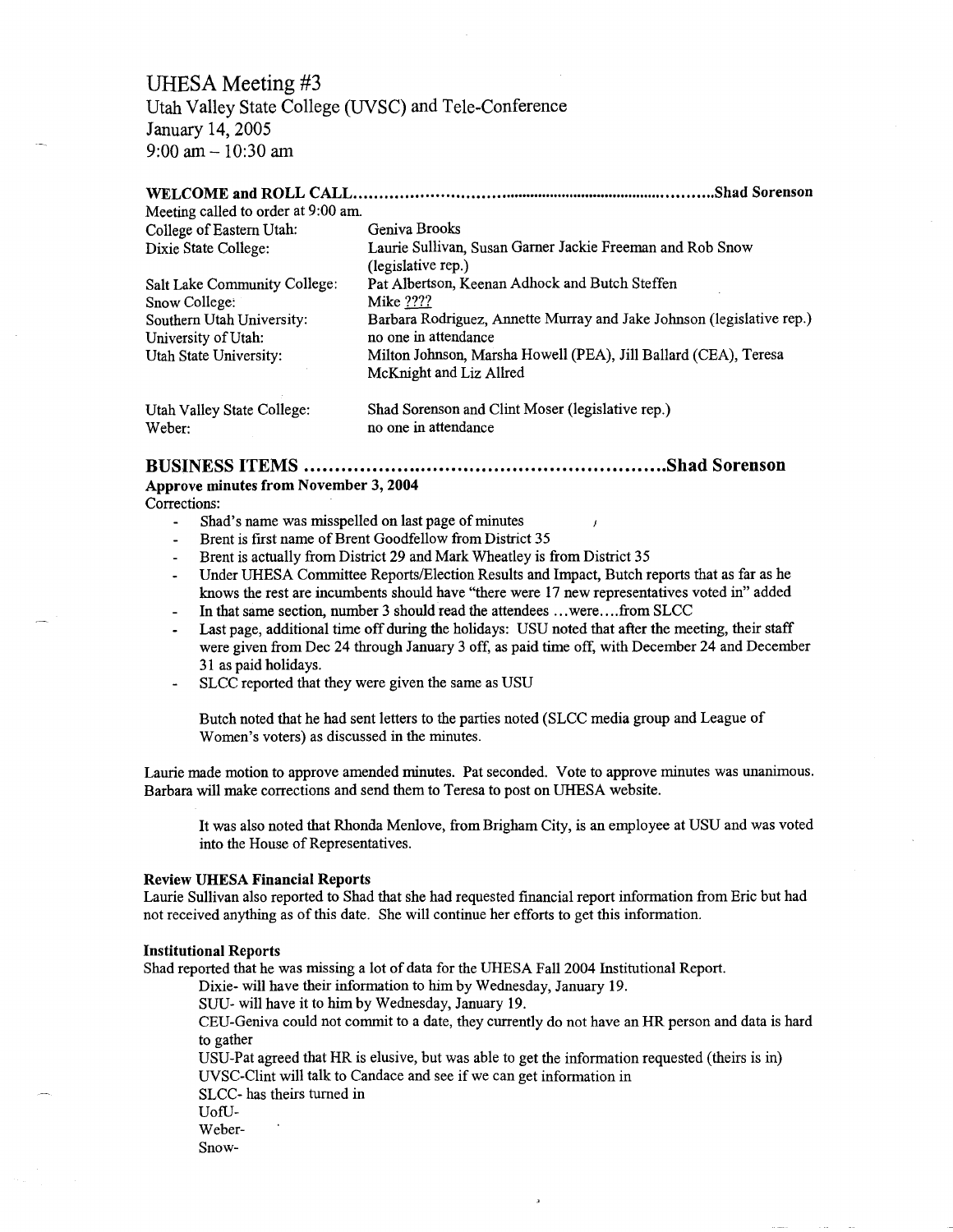| <b>T T T T</b> |  |
|----------------|--|

**Legislative**

1. Board of Regents are meeting today. Butch reviewed the agenda and did not feel that the items posted reflected a need to attend.

They Board of Regents will meet on March 17 and 18 in St George, at Dixie College.

#### **2. UHESA Day**

- a. We have lost some time in W135, the big room, on that day. Senate scheduling office confirmed WHO, which is a much smaller room for a portion of the day. Butch felt is would be good to have an Executive Board meeting in W135 in the morning. And have everyone meet at 12:00 in W135.
- b. We should concentrate on inviting the Higher Education Appropriations Committee members to our meeting.. .this weekend, get on the phone and call these people to notify them of the times and let them know we are going to be there. Sen. Gregory S. Bell, Co-Chair Rep. Gregory H. Hughes Rep. Kory M. Holdaway, Co-Chair Rep. Patricia W. Jones Sen. Ron Allen Sen. Peter C. Knudson (USU will contact) Rep. Sheryl L. Allen Rep. M. Susan Lawrence Rep. David Clark (Dixie/SUU will contact) Rep. Carol Spackman Moss Rep. Bradley M. Daw Rep. La Wanna Lou Shurtliff Rep. Margaret Dayton Sen. Carlene M. Walker Sen. Dan R. Eastman Rep. Scott L. Wyatt (USU will contact)

Give these people a phone call and ask them to come by and spend some time with us on Feb 2.

c. Butch thought it would be good to have a flag or placard for each institution, so each institution needs to bring something to hold up showing all the institutions are represented. Pat suggested that we wear university/college colors or clothing with our insignia also. There will not be any tables for handing out things to the legislatures, but perhaps if we had a card, like a business card, to give them stating who we are and what we want that would be good.

Teresa wondered if there was budget to make a vinyl banner. Due to the lack of space, it was suggested that perhaps a poster could be made (a professional poster) that could be propped at the door or held by a person- each of us taking turns.

After much discussion it was decided that we would look into producing a card (3x5 size) with the UHESA logo, noting our ten year anniversary and naming the member institutions or showing institution logos on one side. The other side will state our concerns for the legislatures. Shad and Butch will come up with the statements.

We will also make some sort of poster, in the same format as the card. It is important that we be concise, easily spotted, and unified in our efforts.

Janet is our Marketing /PR but she is not in attendance. Shad will check with someone at UVSC for some help in designing and producing something.

- d. Our meeting will be on the west side of the capital. Butch will get a map out to everyone.
- e. A proposed agenda is:
	- 10:00 Visit with legislatures
	- 11:00 Executive Board meeting in W140, Butch will invite the co-chairs of the HEAC to attend.
	- 12:00 Program- Shad and/or Butch will give a short speech. Invite Commissioner Kendall and Dave Beuhler to attend in W135
	- 1:00 Invite legislatures to come to W135 and meet with everyone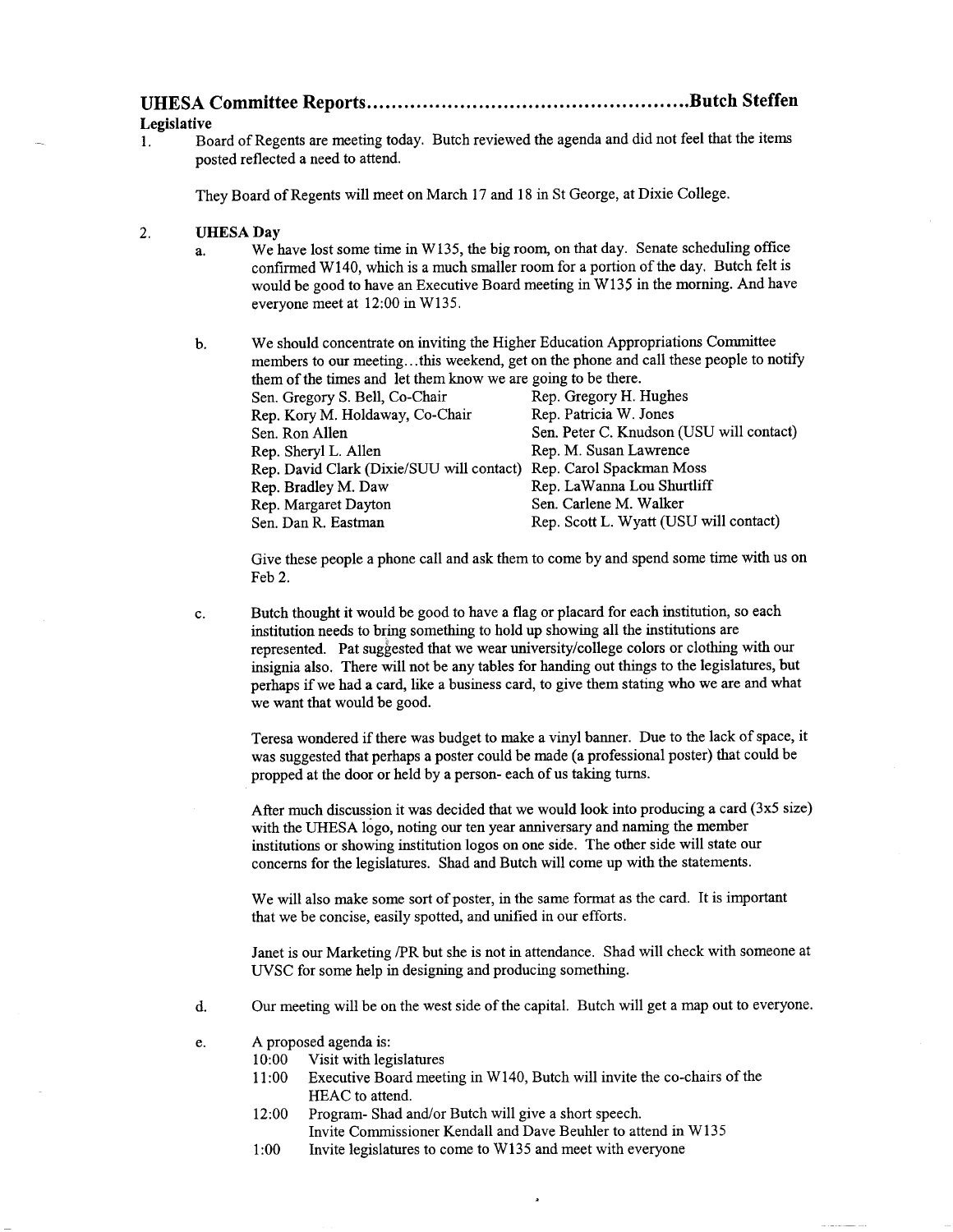#### **3. Letter to Legislatures**

Butch was curious if anyone had received any feedback on the letters. SUU sent out over 600 copies to the staff to encourage them to contact their legislators personally (via phone, email or postal) with information contained in the letter.

After all the editing and proofing, there was still a spelling error in the letter. Everyone should correct the error in the bottom paragraph, first sentence before it is sent out (you will see it when you read it!)

Marsha Howell has been asked to give the opening prayer in session that day. That should indicate that UHESA is being recognized.

SLCC is also drafting an accompanying letter to express support to UHESA.

4. FYI

Recommendations have been made for a 3% increase in salary for government and public employees.

Recommendations have been made for an 11.7% increase in benefits. Anything unfunded in this area will be passed to the institutions.

Governor Huntsman is talking about cutting corporate taxes and capital gains. If he passes this, that will result in a loss of revenue of about \$300 million that is allocated for higher education and public education.

## **MEDIA and PUBLIC RELATIONS Teresa McKnight**

1. Website Review

We do not have current minutes on the UHESA website. Barbara will send approved minutes to Teresa so she can post them.

Laurie will send information on the new staff association website at Dixie to Teresa so this can be added (mcknight@cc.usu.edu)

Dixie's president is retiring. They will be in the hiring process soon.

Pat reports that SLCC will also be getting a new president. A group of staff, faculty and students has been included in the hiring committee. They will be meeting with the final five-six candidates to help select the final three. This is positive for their staff association.

USU is hiring a new president. It is being discussed at the Board of Regents today.

CEU's classified staff association held a craft fair over the holiday break to raise money for a scholarship. They were able to raise enough to pay full tuition for one student next year. It was also a great public relations tool. They are planning on having a mini-conference in the summer for professional development for staff. They will invite a couple of speakers, etc. Administration is very supportive and said they will fund the lunch. Morale is really up since this event.

Laurie asked Geniva how it was coming between the classified and professional staff at CEU. Geniva reported that there is still a division there, but many of the professional staff are wanting to join in the classified staff functions and be involved with them. They are still working it out.

Geniva also wondered why we had to take a vacation day to attend UHESA Day at the Capital. Her administration if very supportive of this event and wanted them to consider this like any other assignment affiliated with Staff Association and use paid time. (Pat said the administration at SLCC said the same). Teresa McKnight (past UHESA president) said that last year when UHESA Day at the Capital was in the planning stages, many of the legislatures expressed concern that staff were at the capital on "company" time and wasting taxpayers money. It was then that they (UHESA Board) asked everyone to attend on their personal time. Not only would that disallow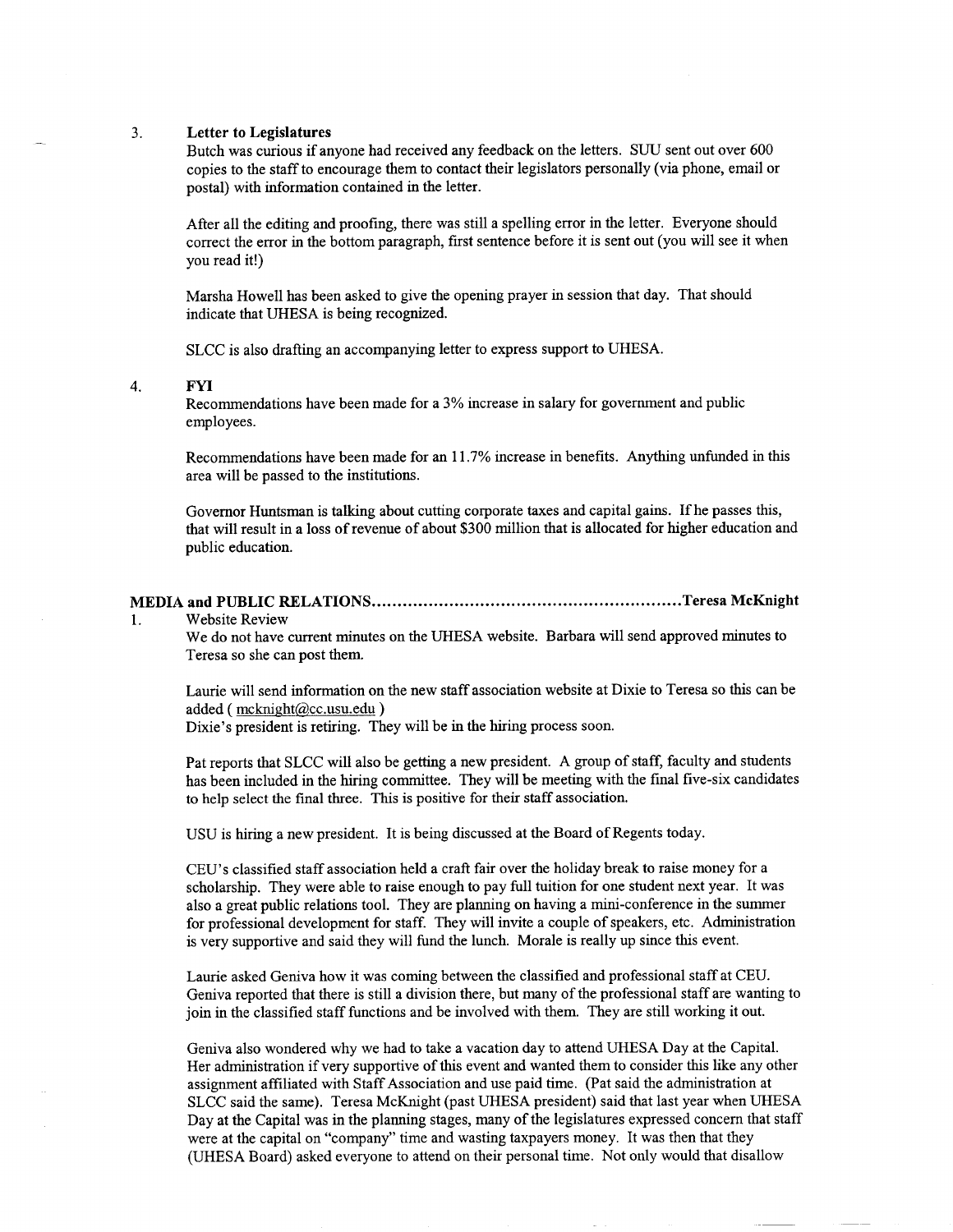any thought that we were wasting taxpayers money, it would also show our commitment to our cause..... this was important enough to us to use our vacation time to do it! Butch reiterated this.... To create a sense of unity, he felt it was important that everyone take their own time. Shad said he would say that staff members are here on their own time. If your administration states otherwise, that would be between you and your institution's administration.

## **"HOT ISSUES" on YOUR CAMPUS AFFECTING STAFF Round Table**

- Dixie Laurie wondered about policy on various campuses involving permanent, part-time employees. They do not get any paid holidays at Dixie. How is it on other campuses. Geniva at CEU is a part-time employee. When everyone had two weeks off during the holidays, she was off without' pay. All campuses reported the same. Laurie was going to see about getting some change in this area. Shad supported her on that. He felt that when one institution approves a change, other institutions seemed to follow.
- SLCC Pat reported that on Tuesday they would be holding their second Legislative Track Training on etiquette and how to contact legislators. It is entitled, "Legislative Awareness and Action." They will be providing handouts, etc. Even some faculty have expressed a desire to attend.
- SUU Jake reported that SUU held a training session during the lunch hour last week and will have a second one on Wednesday. It is being hosted by Dean Decker from the College of HSS, who is a very successful lobbyist having worked in state politics previously. SUU's training is entitled, "Approaching Your Legislator."
- NEXT MEETING TIMES ShadSorenson Wednesday, February 2, 2005---- UHESA Day at the Capital Wednesday, March 16, 2005—UVSC at 1:00 pm

Pat made a motion to adjourn. Annette seconded. Vote was unanimous.

Meeting adjourned at 10:20.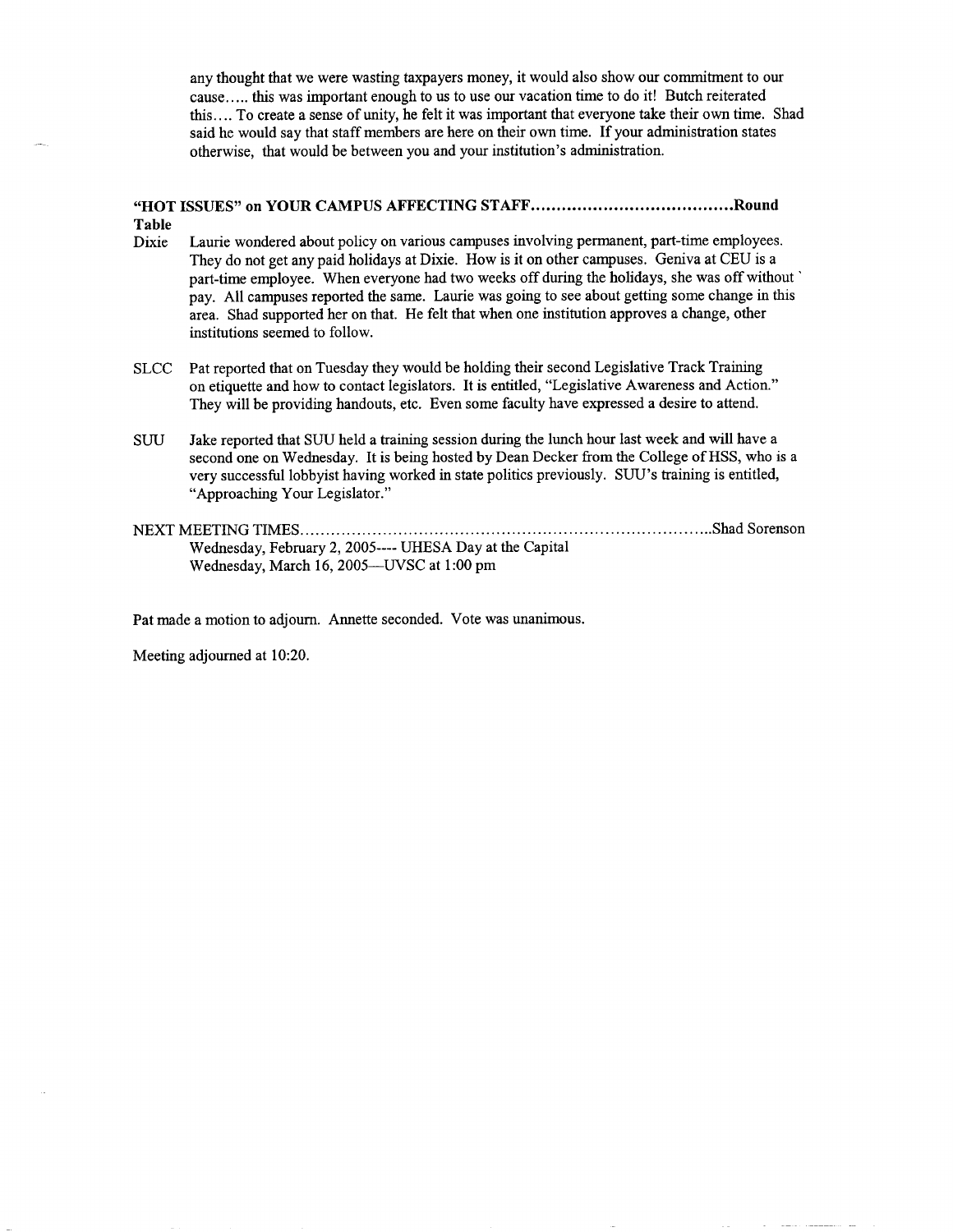

**MEETING-AGENDA January 12,2005**

**Utah Valley State College Conference Call: 866-256-5096 Password: 6224**

## **www.usu.edu/uhesa/**

9:00 a.m. Welcome and Roll Call Shad Sorenson

Shad Sorenson

Business Items

- Approve minutes from November 3, 2004 Emailed: 13 -Jan-05 (Barbara R.) - Review UHESA financial reports Emailed: 13-Jan-05 (Laurie S) -Institutional Reports Emailed: 13-Jan-05(ShadS.)

9:20 a.m. UHESA Committee Reports -Legislative

1.

Board of Regents:

- a. Today
- b. Next Meeting, March 17-18 (Dixie)
- $2.$ UHESA Day:
	- a. Board of Regents
	- b. Higher Education Appropriations Committee
	- c. Flags or Cards
	- d. Directions/Map/Parking
	- e. Scheduling
	- f. Senate/House Chambers
- 3. Letter to Legislators:
- 4. Contacting Legislators:

-Media and Public Relations

- 1. E-Newsletter
- 2. Website Review

Butch Steffen

Jill Ormond Whitaker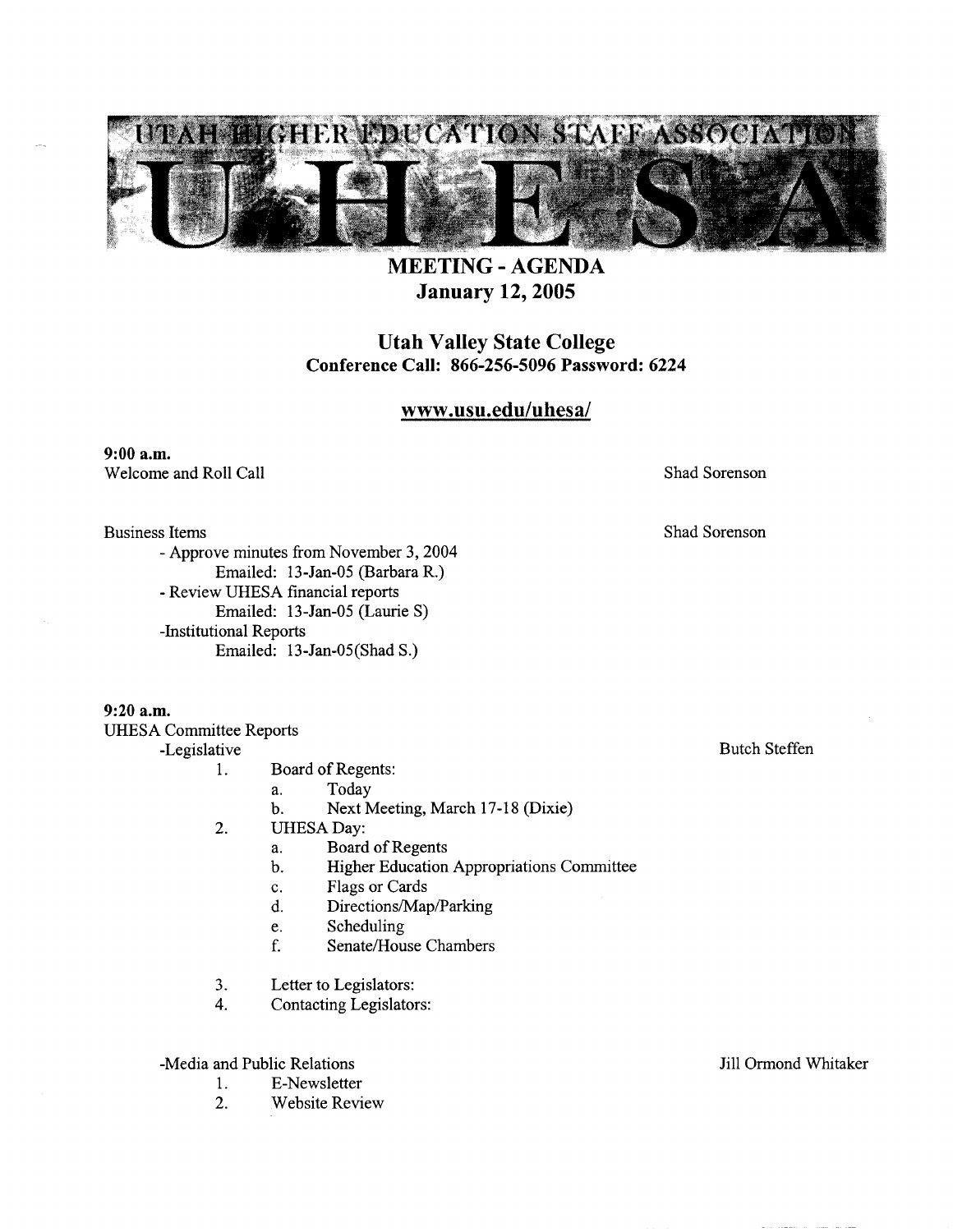**9:40 a.m.** "Hot Issues" on Your Campus Affecting Staff Round Table

**10:00 a.m.**

Next/Future Meeting Agenda Items Shad Sorenson

# **Thank YOU for attending. Drive home safely.**

## **Future Meeting Schedule**

February 2. 2005 March 16, 2005 April 27, 2005 June 22, 2005 August 4&5, 2005

**All meetings will be available via conference call or Bancom**